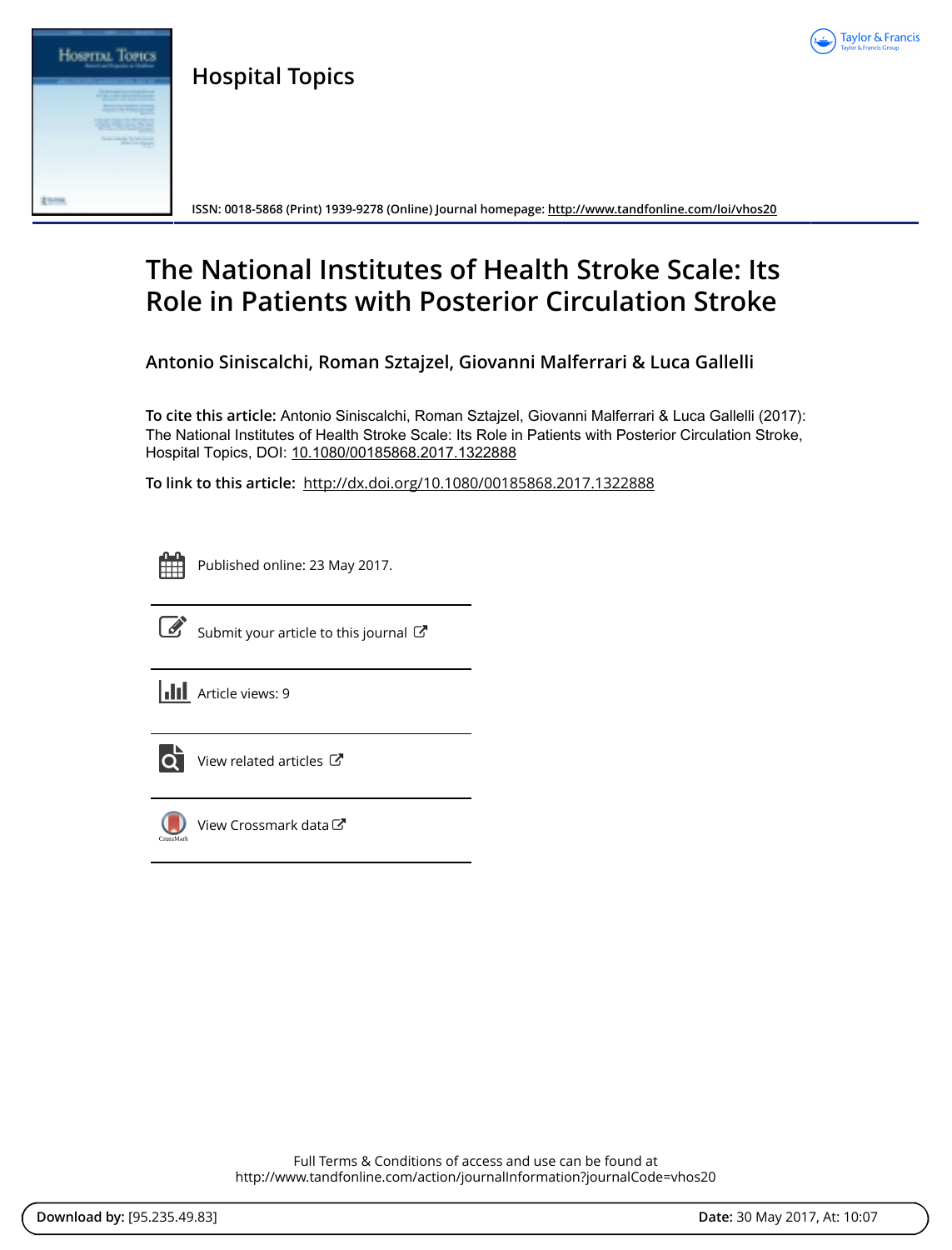# **The National Institutes of Health Stroke Scale: Its Role in Patients with Posterior Circulation Stroke**

Antonio Siniscalchi<sup>a</sup>, Roman Sztajzel<sup>b</sup>, Giovanni Malferrari<sup>c</sup>, and Luca Gallelli<sup>d</sup>

<span id="page-1-2"></span><span id="page-1-0"></span><sup>a</sup>Department of Neurology, "Annunziata" Hospital, Cosenza, Italy; <sup>b</sup>Department of Neurology, University Hospital of Geneva, Geneva, Switzerland; <sup>c</sup>Stroke Unit, Department of Neurology, Santa Maria Nuova Hospital, Reggio Emilia, Italy; <sup>d</sup>Department of Health Science, School of Medicine, University of Catanzaro, Clinical Pharmacology and Pharmacovigilance Unit, Mater Domini University Hospital, Catanzaro, Italy

#### **ABSTRACT**

The National Institutes of Health Stroke Scale (NIHSS) is indispensable for both prognosis and treatment in patients with acute ischemic stroke. However, there is subtype of acute ischemic stroke (i.e., posterior circulation stroke) that is difficult to diagnose using the NIHSS. The authors report the limits of NIHSS in this stroke subtype, suggesting thereby the need to modify and render it more appropriate for the evaluation of the neurological signs occurring in posterior circulation stroke.

#### <span id="page-1-3"></span>**KEYWORDS**

Acute ischemic stroke; NIHSS; posterior circulation; scale evaluation

Taylor & Francis Taylor & Francis Group

Check for updates

### **Introduction**

The National Institutes of Health Stroke Scale (NIHSS) is an impairment scale that may be administered quickly by physicians to evaluate the stroke severity before and after each treatment (Nouh, Remke, and Ruland [2014\)](#page-3-0). However, it underestimates the clinical severity during a posterior circulation (PC) stroke (Nouh, Remke, and Ruland [2014\)](#page-3-0).

A PC stroke is classically defined by infarction occurring within the vascular territory supplied by the vertebrobasilar arterial system. The vertebral arteries arise from the right and left subclavian arteries and travel cranially through the transverse foramina of the cervical vertebrae. When reaching the foramen magnum, they pierce the dura mater to start their intracranial course. Both vertebral arteries join at the pontomedullary junction forming the basilar artery. The most common etiologies of PC stroke are atherosclerosis, cardioembolism, and cervical artery dissections (Nouh, Remke, and Ruland [2014;](#page-3-0) Schulz and Fischer [2017\)](#page-3-1), although other conditions (i.e., subclavian steal syndrome, giant cell arteritis, vertebrobasilar dolichoectasia, and Fabry disease) can be also involved (Nouh, Remke, and Ruland [2014;](#page-3-0) Siniscalchi [2016\)](#page-3-2).

Mitochondrial encephalopathy, lactic acidosis, and stroke-like episodes; migraines; and posterior reversible encephalopathy syndrome also have a

<span id="page-1-1"></span>predilection for the PC (Nouh, Remke, and Ruland [2014;](#page-3-0) Markus, van der Worp, and Rothwell [2013;](#page-3-3) Siniscalchi [2016\)](#page-3-2). Classical symptoms of PC stroke include vertigo, imbalance, unilateral or bilateral limb weakness, dysarthria, diplopia, headache, nausea, and vomiting. However, patients may also show signs and symptoms of multifocal PC strokes. Clinical findings include unilateral or bilateral limb weakness, gait ataxia, limb ataxia, dysarthria, and nystagmus. Infarcts involving the proximal PC territory usually cause dysphagia due to pharyngeal weakness, nausea, vomiting, and Horner's syndrome. Infarcts involving the middle territory are often associated with limb weakness, horizontal or vertical gaze palsy, and nuclear facial palsy. More distal territory infarctions are commonly associated with sensory loss, lethargy, and visual field defects (Schulz and Fischer [2017;](#page-3-1) Searls et al. [2012\)](#page-3-4). Even if asterixis has been reported in patients with ipsilateral cerebellar infarction, it is not yet considered a neurological sign of cerebellum infarction (Siniscalchi et al. [2012\)](#page-3-5). Patients typically have more than one finding and rarely have an isolated symptom or sign of PC ischemia (Savitz and Caplan [2005\)](#page-3-6). The severity of clinical presentation is related to the site of occlusion; the most devastating location is the midbasilar occlusion that induces a bilateral pontine ischemia. These patients appear comatose but they can be fully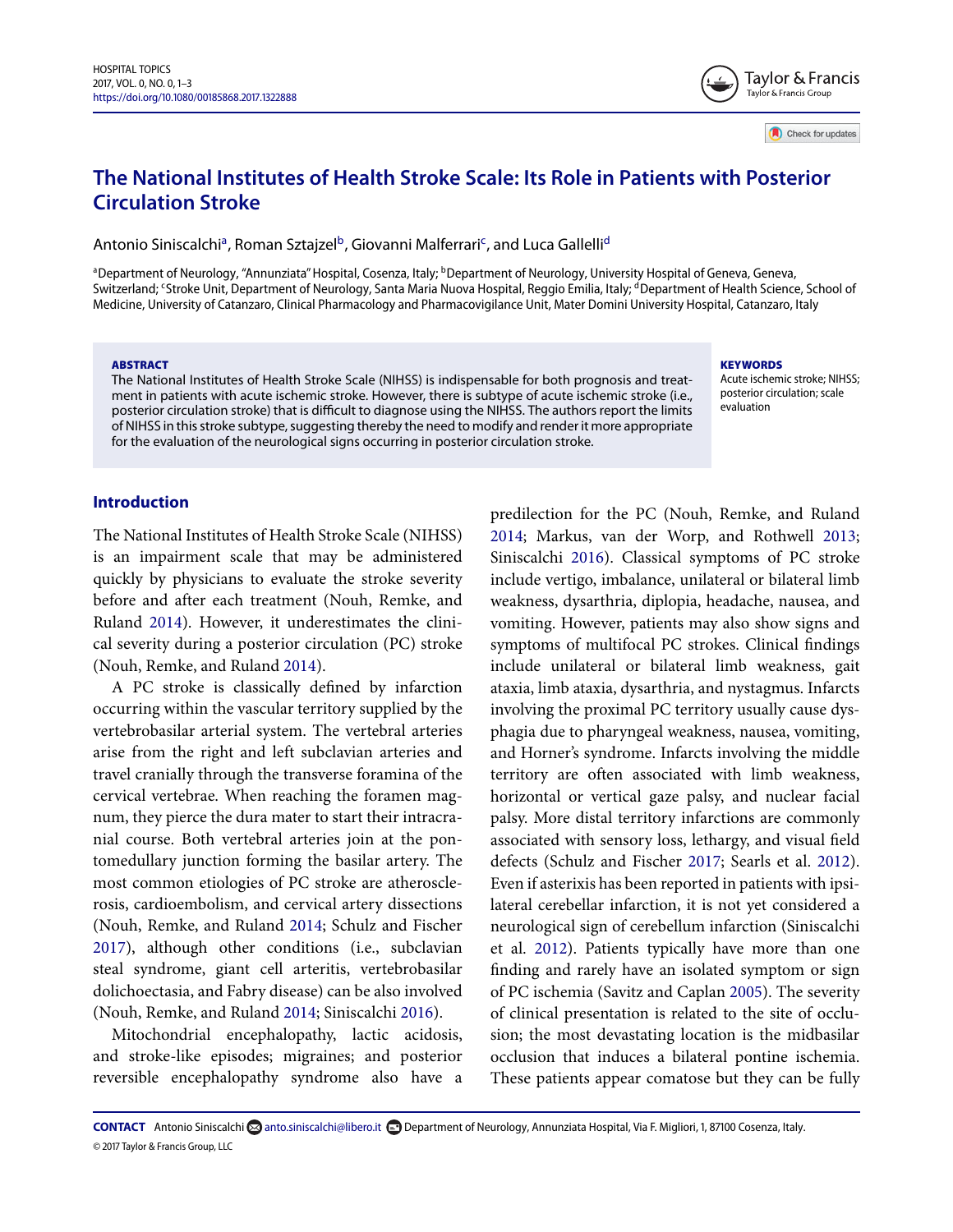conscious and paralyzed with only limited vertical eye movements (Siniscalchi et al. [2017\)](#page-3-7). Acute treatment options for PC stroke include intravenous recombinant tissue plasminogen activator, intra-arterial fibrinolysis, and endovascular thrombectomy (Nouh, Remke, and Ruland [2014\)](#page-3-0). The management of acute ischemic stroke is primarily governed by time from last known moment of good health and comorbidity. Within the therapeutic treatment window, stroke severity score based on NIHSS plays an important role. The NIHSS is the most commonly used scoring system for quantification of neurologic deficits after acute stroke (Meyer et al. [2002;](#page-3-8) Pezzella et al. [2013\)](#page-3-9) and it is an indispensable tool for the determination of acute stroke prognosis and decision making (Pezzella et al. [2013\)](#page-3-9). Patients with PC strokes often present lower NIHSS scores, which may also result in the withholding of thrombolytic treatment from these patients (Inoa et al. [2014\)](#page-3-10). However, whether these lower initial NIHSS scores predict better long-term prognoses is uncertain. To clarify this point Inoa et al. [\(2014\)](#page-3-10) performed a retrospective study to assess the predictive value of the NIHSS in anterior circulation (AC) versus PC strokes on the functional outcome at three months (Inoa et al. [2014\)](#page-3-10). The authors enrolled 1,197 patients with AC stroke and 372 with PC stroke with a median initial NIHSS score of 7 for patients with AC strokes and 2 for patients with PC strokes (i.e., the median NIHSS score on admission was five points lower in patients with PC strokes). In this study, about 71% of patients with PC stroke have baseline NIHSS scores  $\leq$ 4, and 15% of these patients have a poor outcome at three months. To determine whether the accuracy of the NIHSS for predicting outcomes differed depending on the location of the infarction a receiver-operating characteristic curves for the two stroke distributions were constructed and the area under the curve was calculated. This receiver-operating characteristic curve analysis identified that the optimal NIHSS cutoff for outcome prediction was eight for AC stroke and 4 for PC stroke. To achieve *>*80% sensitivity for detecting patients with a subsequent poor outcome, the NIHSS cutoff for AC stroke was 4 whereas for PC stroke it was 2.

## **Conclusion**

The NIHSS cutoff that predicts outcomes is 4 points higher in AC compared with PC infarctions. There is potential for poor outcomes in patients with PC strokes and low NIHSS scores, suggesting that in these patients thrombolytic treatment should not be withheld considering solely the NIHSS.

Previous studies reported that NIHSS has a good correlation with the middle cerebral artery territory size infarct but underestimates clinical severity in PC stroke (Gur et al. [2007\)](#page-3-11). In fact, symptoms such as limb ataxia and cranial nerve palsies receive fewer points, whereas other PC findings (e.g., truncal ataxia and nystagmus) are not measured in PC strokes (Nouh, Remke, and Ruland [2014;](#page-3-0) Schulz and Fischer [2017\)](#page-3-1). Sato et al. [\(2008\)](#page-3-12) reported that the cutoff score of the baseline NIHSS for a favorable chronic outcome was relatively low in patients with PC stroke compared with patients with AC stroke. Patients with PC strokes may have an unfavorable three-month outcome despite relatively low NIHSS scores (Sato et al. [2008\)](#page-3-12). Although some items related to the vertebrobasilar system can be scored, other elements receive no score (e.g., diplopia, dysphagia, gait instability, hearing, nystagmus). A specific scale for PC (Israeli Vertebrobasilar Stroke Scale; Gur et al. [2007\)](#page-3-11), a scale for the emergency triage (Emergency Triage Stroke Scale; Lyden et al. [1999\)](#page-3-13), or the modified NIHSS derived from the NIHSS by deleting redundant items have been proposed (Whelley-Wilson and Newman [2004\)](#page-3-14). Recently, Olivato et al. [\(2016\)](#page-3-15) reported that the expanded NHISS could improve the sensitivity of NIHSS in PC stroke and could have an impact on clinical trials as well as on outcomes. A limitation of this study is the fact that it is a pilot study limited by a small number of patients who lack long-term disability follow-up. PC infarcts represent a heterogeneous group of strokes with various clinical presentations, which cannot be captured as deficits on the NIHSS. In an emergency department from an academic and community hospital, 103 of 465 ischemic stroke patients were misdiagnosed. Of these, 33% revealed a PC stroke compared with only 16% of AC strokes. The authors reported that atypical symptoms, such as nausea or vomiting as well as dizziness, associated with PC strokes may lead to misdiagnoses (Arch et al. [2016\)](#page-3-16). Furthermore, the presence of a neurology resident improves the accuracy of stroke diagnosis, in particular for PC strokes, as not all PC stroke presentations are classic. Also increased utilization of thrombolytic therapy could result (Mohamed, Bhattacharya, and Chaturvedi [2013;](#page-3-17) Moradiya et al. [2013\)](#page-3-18).

In conclusion, NIHSS is only poorly representative of the clinical deficit in PC stroke. In fact some important clinical features receive no score at all (e.g.,